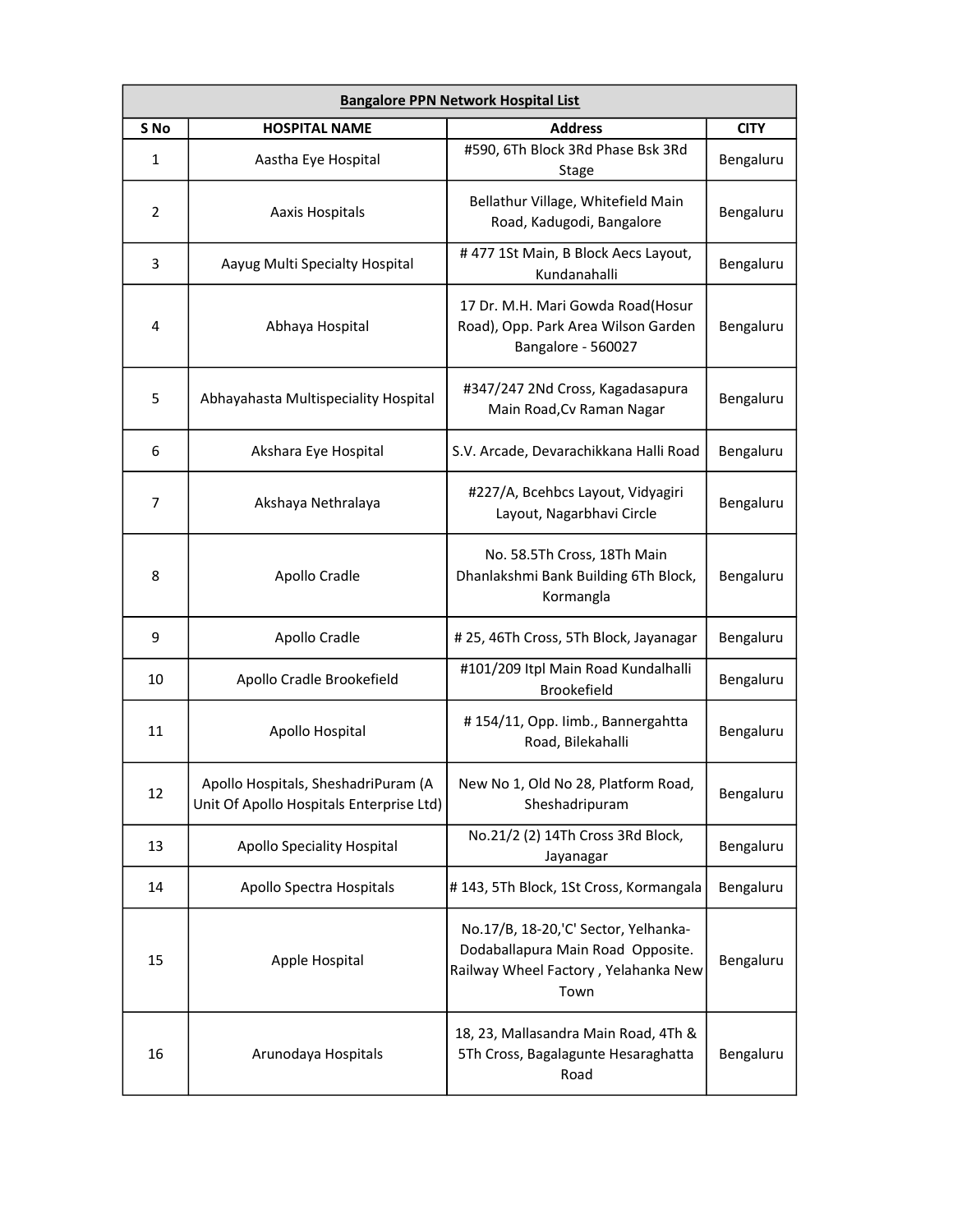| 17 | Aster Cmi Hospital                                        | No. 43/2, Bellary Road, Nh 7,<br>Sahakarnagar                                       | Bengaluru |
|----|-----------------------------------------------------------|-------------------------------------------------------------------------------------|-----------|
| 18 | Aster Rv Hospital( A Unit Of Aster Dm<br>Health Care Ltd) | CA 37, 24TH MAIN, 1ST PHASE JP<br><b>NAGAR</b>                                      | Bengaluru |
| 19 | <b>Astra Super Speciality Hospital</b>                    | 21/7, Vasanthapura Main Road,<br>Konanakunte Cross, Bengaluru                       | Bengaluru |
| 20 | Athreya Hospital                                          | 6/2 B, Chandapura, Opp. Suryanagara<br>Phase 1                                      | Bengaluru |
| 21 | <b>Atreum Speciality Hospital</b>                         | 916 D, 80 Feet Road Ideal Homes<br>Townsship Rajarajeshwari Nagar                   | Bengaluru |
| 22 | Aveksha Hospital                                          | #122, Varadarajaswamy Layout,<br>Singapura Main Road, Near M.S Palya                | Bengaluru |
| 23 | Axon Specialty Hospital                                   | No 321, 6Th Main Hal 2Nd Stage Indira<br>Nagar                                      | Bengaluru |
| 24 | <b>B W Lions Superspeciality Eye Hospital</b>             | #5, Lions Eye Hospial Road (Off. J.C<br>Road), Bangalore 560002                     | Bengaluru |
| 25 | Bangalore Institute Of<br>Gastroenterology                | No. 34, 100 Feet Road (Ashoka Pillar<br>Road), 2Nd Block, Jayanagar, Bnagalore      | Bengaluru |
| 26 | <b>Bangalore Orthopaedic And Surgical</b><br>Hospital     | No. 426, 3Rd Cross, Hrbr Layout, Kalyan<br>Nagar                                    | Bengaluru |
| 27 | Basavangudi Medical Centre                                | # 84/1, R.V.Road, Basavanagudi                                                      | Bengaluru |
| 28 | Belaku Eye Hospital                                       | #769&770, I Cross Ring Road Kengeri<br>Upanagara                                    | Bengaluru |
| 29 | <b>Best Hospital</b>                                      | Sy.No.76/1,#413,Hosur Main<br>Road, Chandapura, Bangalore                           | Bengaluru |
| 30 | <b>Bgs Gims Hospital</b>                                  | # 67, Bgs Global Health & Education<br>City, Uttra Halli Main Road, Kengeri         | Bengaluru |
| 31 | <b>Bgs Global Hospital</b>                                | Bgs Health And Education City, #67,<br>Uttara Halli Road, Kengeri                   | Bengaluru |
| 32 | Bhagwan Mahaveer Jain Hospital                            | No 1.2, Banashankari 3Rd<br>Phase, Avalahalli, Bda 2Nd<br>Layout, Deepanjali Nagara | Bengaluru |
| 33 | Bhagwan Mahaveer Jain Hospital                            | 17, Millers Road, Vasanthnagar                                                      | Bengaluru |
| 34 | <b>Bharathy Hospital</b>                                  | #4, Prasanthnagar                                                                   | Bengaluru |
| 35 | Brindhavan Areion Hospital                                | #17, 4Th Main Road Chamrajpet                                                       | Bengaluru |
| 36 | Chaitanya Hospital                                        | 80, P & T Colony, Rt Nagar, Bangalore-<br>32                                        | Bengaluru |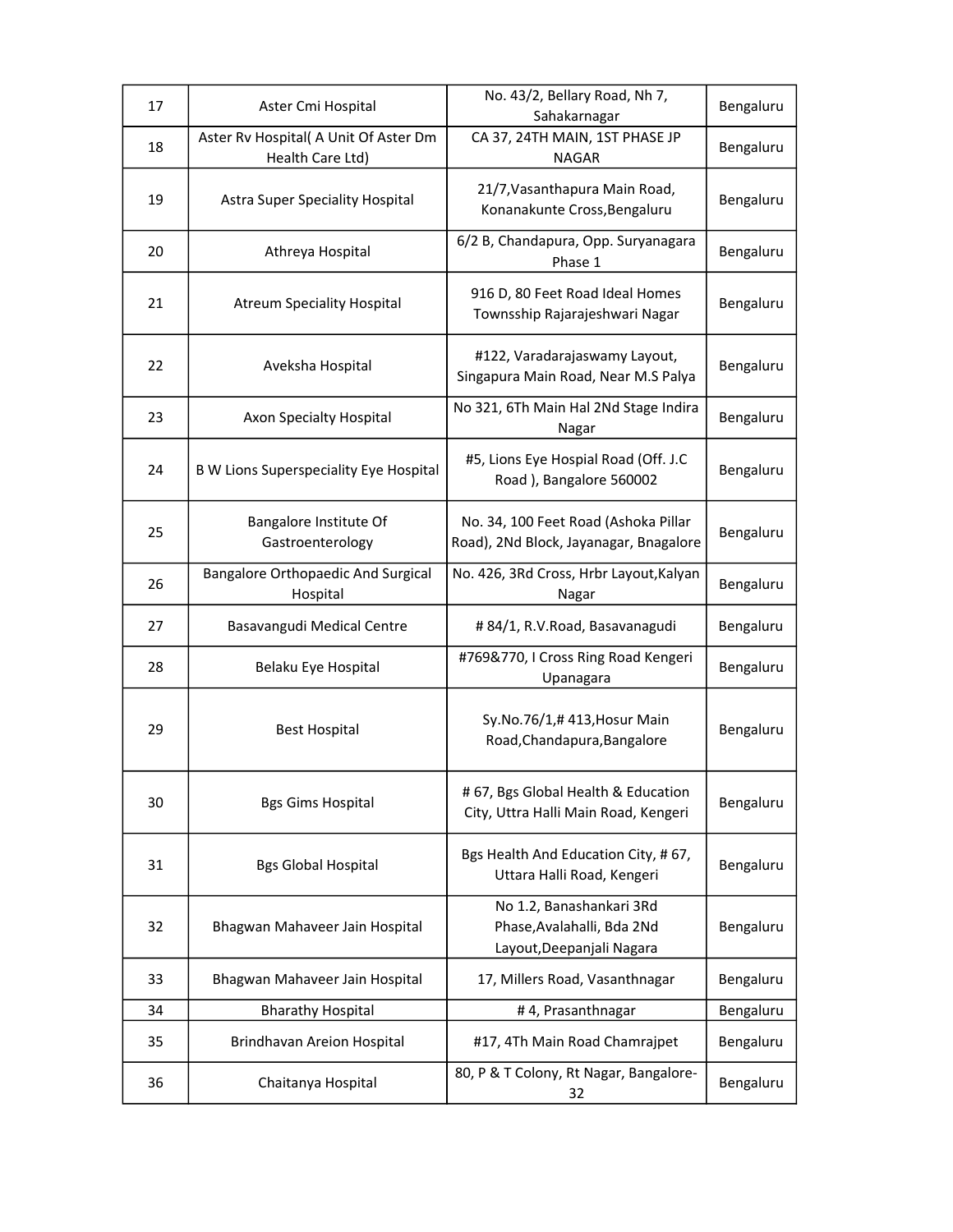| 37 | Chanre Rheumatology And<br>Immunology Centre And Research | #149, 15Th Main, 3Rd Stage, 4Th Block,<br>Water Tank Road, Basaveshwaranagar<br>15Th Main                                                                     | Bengaluru |
|----|-----------------------------------------------------------|---------------------------------------------------------------------------------------------------------------------------------------------------------------|-----------|
| 38 | Chaya Hospital                                            | # 6 C 335, 4Th C Main 6Th Cross, Ombr<br>Layout, Banasavadi                                                                                                   | Bengaluru |
| 39 | Chaya Super Speciality Hospital                           | #6, 5Th Main, B Channasandra Main<br>Road, Kasturi Nagar,                                                                                                     | Bengaluru |
| 40 | Chinmaya Mission Hospital                                 | Cmh Road Indira Nagar                                                                                                                                         | Bengaluru |
| 41 | Chiraayu Hospital                                         | No. 1 Pemmegouda Road, Munireddy<br>Palya                                                                                                                     | Bengaluru |
| 42 | <b>Chord Road Hospital</b>                                | #100 Bhimajyothi, Lic Colony, Woc<br>Road, Basaveshawaranagar, Bangalore                                                                                      | Bengaluru |
| 43 | Citi Hospital                                             | 25/91 Chord Road 11 Block Rajajinagar<br>Bangalore                                                                                                            | Bengaluru |
| 44 | City Hospital                                             | #205 / 1, Prakash Complex, B.S.A.<br>Road, Frazer Town                                                                                                        | Bengaluru |
| 45 | Cloudnine                                                 | #1533, 9Th Main, 3Rd Block,<br>Jayanagar, Bangalore                                                                                                           | Bengaluru |
| 46 | Cloudnine                                                 | #47, 17Th Cross, 11Th Main,<br>Malleshwaram                                                                                                                   | Bengaluru |
| 47 | Cloudnine Hospital Pvt Ltd                                | #115, Kodihalli, Old Airport Road                                                                                                                             | Bengaluru |
| 48 | Cloudnine Whitefield                                      | Cloudnine, 2Nd Floor, Nagarjuna Sai<br>Signet, Plot 11, Part (Ca) Of Ediz<br>Industrial Area, Sadaramangala Village,<br>Kr Puram, Hobli, Whitefield Main Road | Bengaluru |
| 49 | <b>Comfort Multispeciality Hospital</b>                   | Srr Arcade, 23 & 24 Cross,<br>Kaggadasapura Main Road, C V Raman<br>Nagar                                                                                     | Bengaluru |
| 50 | <b>Cytecare Cancer Hospitals Pvt Ltd</b>                  | Near Banglore Cross, Banglore<br>Hyderabad Hwy Venkatala Yelamanka                                                                                            | Bengaluru |
| 51 | D G Hospital                                              | No. 274/275, M.K. Puttalingaiah Road,<br>Padmanabhanagar                                                                                                      | Bengaluru |
| 52 | Deepa Hospital                                            | # 27, Old Madras Road, K R Puram                                                                                                                              | Bengaluru |
| 53 | Devi Eye hospital HSR layout                              | #157/A, Sector-5, outer ring road, opp.<br>J.S.S.Public school, Near HSR BDA,<br>complex, HSR Layout, Bengaluru,                                              | Bengaluru |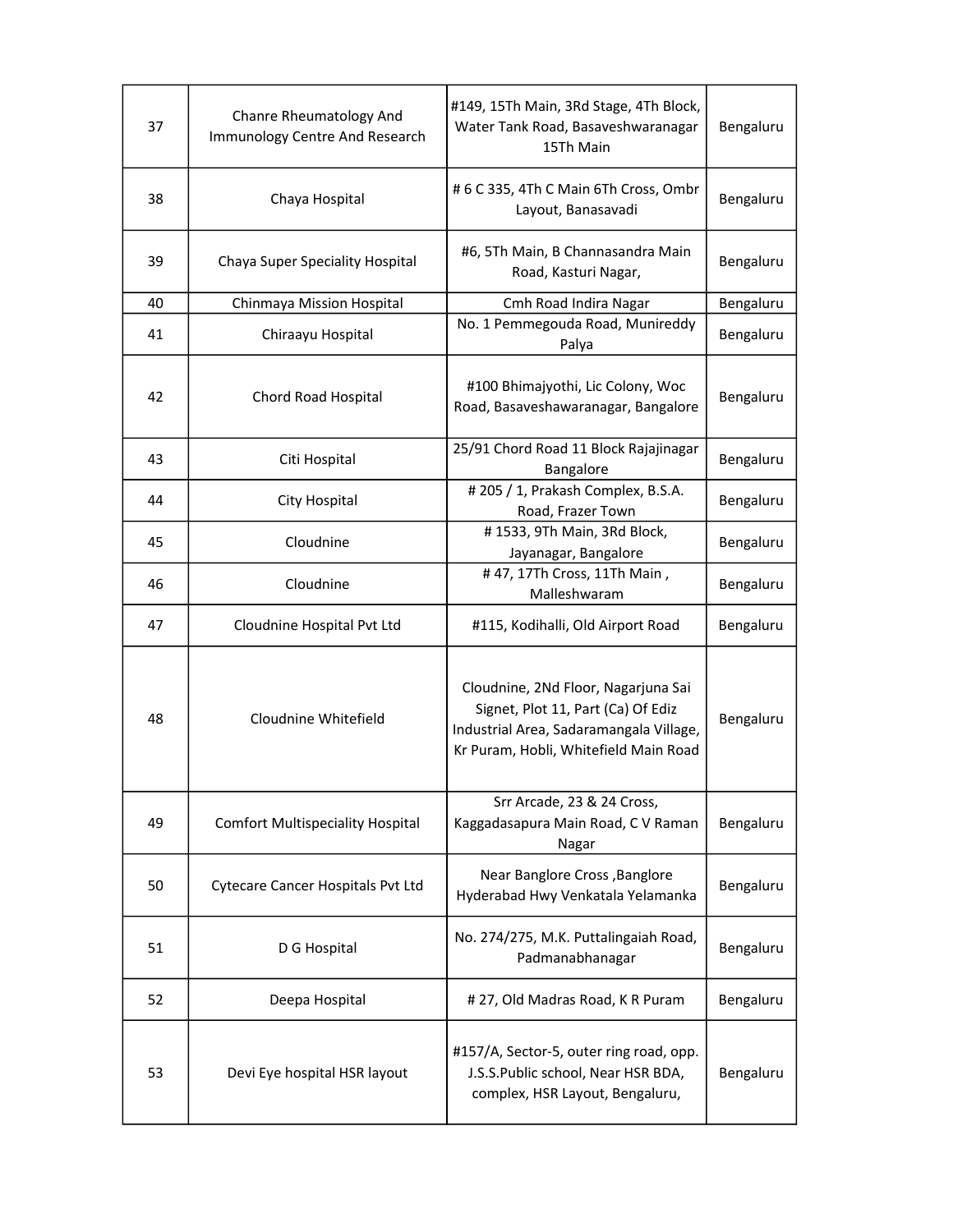| 54 | Devi Super Speciality Eye Hospital<br>Private Limited    | #434, 18Th Main, 80 Feet Road, 6Th<br>Block, Koramangala Bus Depot,<br>Koramangala.               | Bengaluru |
|----|----------------------------------------------------------|---------------------------------------------------------------------------------------------------|-----------|
| 55 | Dharma Kidney Care                                       | No.909, 47Th Cross, Near Bsnl<br>Compound,, 5Th Block, Jaya Nagar,<br>Bengaluru, Karnataka 560041 | Bengaluru |
| 56 | Digvijaya Hospital                                       | No 124 7Th Block, Jaya Nagar                                                                      | Bengaluru |
| 57 | <b>Divakars Speciality Hospital</b>                      | No. 220, 9th Cross, Jp Nagar 2nd Phase                                                            | Bengaluru |
| 58 | Divine Speciality Hospital                               | #110, 6Th Main Iti Layout Benson Town<br>Post, Bangalore-560046                                   | Bengaluru |
| 59 | Divyadrishti Eye Hospital                                | #1129, R.P.C.Lay Out, Vijayanagar                                                                 | Bengaluru |
| 60 | Dr Agarwals Eye Hospital                                 | Salarpuria Zest Building, No.16,<br>Bannergatta Road, Opp To Shoppers<br>Stop                     | Bengaluru |
| 61 | Dr Agarwals Eye Hospital                                 | #2557, Hig Sector B, 16Th B Cross, 3Rd<br>Stage, Yelahanka New Town                               | Bengaluru |
| 62 | Dr Agarwals Eye Hospital                                 | #33, Coles Road, Frazer Town                                                                      | Bengaluru |
| 63 | Dr Agarwals Eye Hospital                                 | No 30, 80 Ft Road, R.K Layout,<br>Padmanabha Nagar                                                | Bengaluru |
| 64 | Dr Malathi Manipal Hospital                              | 45/1, 45Th Cross, 9Th Block, Jayanagar                                                            | Bengaluru |
| 65 | Dr Solanki Eye Hospital Pvt Ltd                          | #191/1, 2Nd Cross, Link Road<br>Malleswaram. Bangalore-03                                         | Bengaluru |
| 66 | Dr Tulip S Obesity And Diabetes<br><b>Surgery Centre</b> | no 640, 12th main 80 feet road, 4th<br>block, koramangala                                         | Bengaluru |
| 67 | Dr Zamindars Microsurgical Eye Centre                    | #1013, 3Rd Cross, 1St Block, Hrbr<br>Layout, Kalyan Nagar                                         | Bengaluru |
| 68 | Dr. Agarwals Eye Hospital                                | No. 3275, 12Th Main Road                                                                          | Bengaluru |
| 69 | Dr. Agarwals Eye Hospital                                | No. 3, Narayanappa Chambers                                                                       | Bengaluru |
| 70 | Dr. Agarwals Eye Hospital -<br>Koramangala.              | No. 590, Service Road of Sarjapur Road,<br>3rd Block, Koramangala, Bangalore                      | Bengaluru |
| 71 | Drishti Nethralaya                                       | #30/A, 11Th Main Road, 50 Feet Road,<br>Raghavendra Block, Srinagar                               | Bengaluru |
| 72 | Eskay Healthcare                                         | #274,3Rd Cross, Brindavan<br>Layout, Shettihalli                                                  | Bengaluru |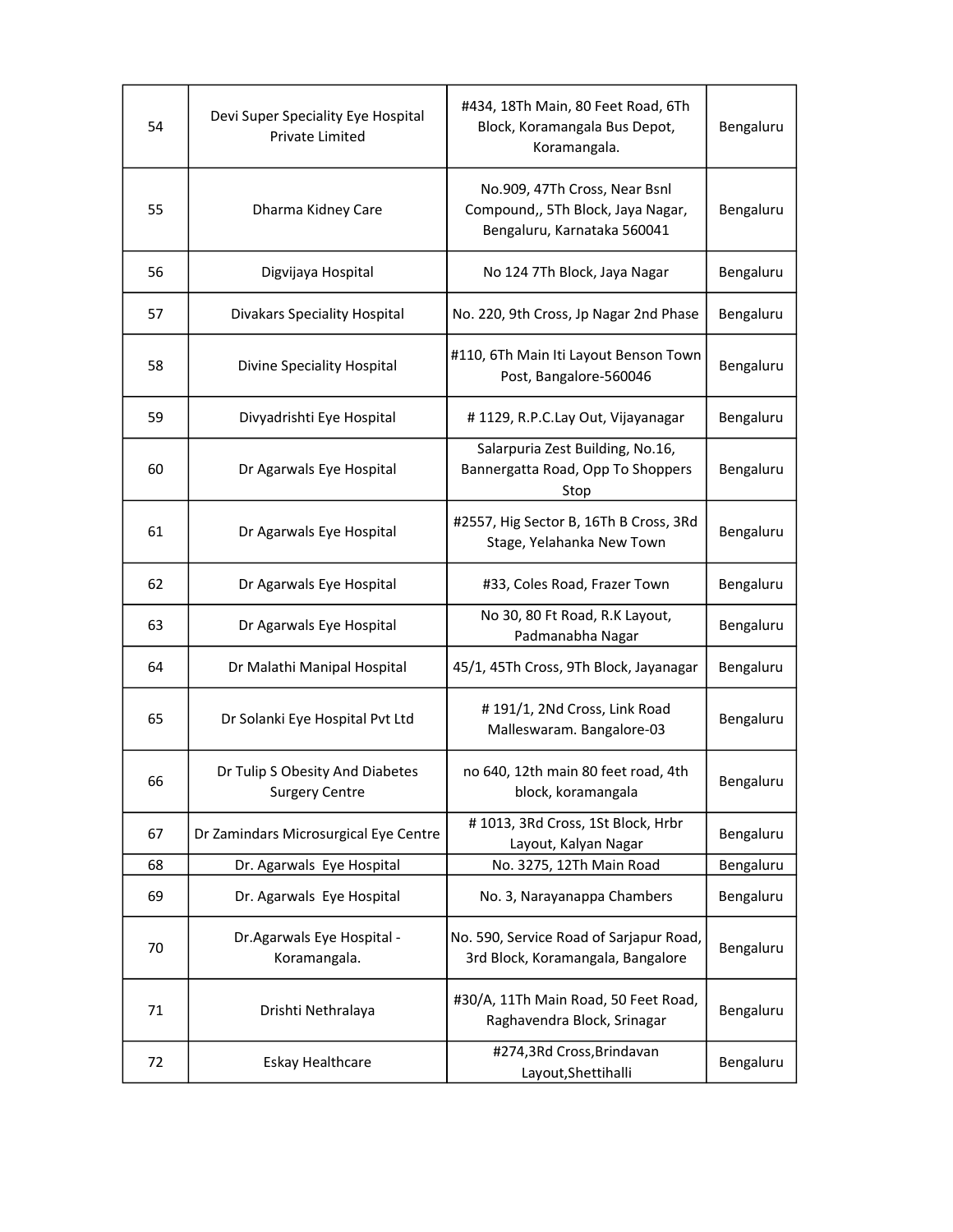| 73 | <b>Excelcare Hospital</b>                                         | 3/2, 27Th Cross, Industrial Layout,<br>Banshankari 2Nd Stage                                    | Bengaluru |
|----|-------------------------------------------------------------------|-------------------------------------------------------------------------------------------------|-----------|
| 74 | Eye Foundation Ltd                                                | 79/5, Outer Ring Road, Bellandur                                                                | Bengaluru |
| 75 | Family Hospital Pvt Ltd                                           | No. 423/2, 60 Feet Road, 1St Main, 1St<br>Stage, 1St Phase Behind Sbm Gokula                    | Bengaluru |
| 76 | Femiint Health(A Unit Of Chaithanya<br>Integrated Healthcare Ltd) | #34. NEXT TO FORUM VALUE MALL                                                                   | Bengaluru |
| 77 | Fortis Hospitals Ltd                                              | #14, Cunnigham Road                                                                             | Bengaluru |
| 78 | Fortis Hospitals Ltd                                              | # 23, 80 Feet Road, Gurukrupa Layout,<br>2Nd Stage Nagarbhavi, Near<br>Nagarbhavi Circle        | Bengaluru |
| 79 | Fortis Hospitals Ltd                                              | No 154 / 9, Bilekahalli, Bannerghatta<br>Road                                                   | Bengaluru |
| 80 | Fortis La Femme                                                   | #62 Richmond Road, Sacred Heart<br>Church Entry From Mother Teresa Road<br><b>Richmond Town</b> | Bengaluru |
| 81 | Gangothri Hospital                                                | #27, Kuvempunagar, 100Ft Ring Road,<br>Bangalore                                                | Bengaluru |
| 82 | Gayathri Hospital Pvt Ltd                                         | #91 Magadi Chord Road Vijayanagar                                                               | Bengaluru |
| 83 | Gleneagles Global Hospitals                                       | No. 5/5,                                                                                        | Bengaluru |
| 84 | Gurushree Hi-Tec Multi Speciality<br>Hospital                     | #1558, Opp-Chandra Lay Out Bus<br>Stand, Chandra Lay Out, Vijayanagar                           | Bengaluru |
| 85 | H K Hospital                                                      | #106/2, Bangalore Mysore Road, Near<br>Rainbow Bridge, Kengeri                                  | Bengaluru |
| 86 | <b>Hbs Hospital</b>                                               | No.58, Cockburn Road, Shivaji<br>Nagar, Bengaluru                                               | Bengaluru |
| 87 | <b>Hcg Msr Cancer Centre</b>                                      | M S Ramaiah Memorial Hospital, M.S.R.<br>Nagar, Msrit Post                                      | Bengaluru |
| 88 | Healthcare Global Enterprises (HCG)                               | 44-45/2 2Nd Cross, R R Mohan Roy Ext,<br>Bengaluru, Bengaluru, Karnataka,<br>560027             | Bengaluru |
| 89 | Healthcare Global Enterprises (HCG)                               | Hcg Tower, No. 8, P Kalinga Rao Road,<br>Sampangiramnagar                                       | Bengaluru |
| 90 | Hosmat Hospital                                                   | 45 Magrath Road Off Richmond Road<br>Bangalore, Off Richmond Road                               | Bengaluru |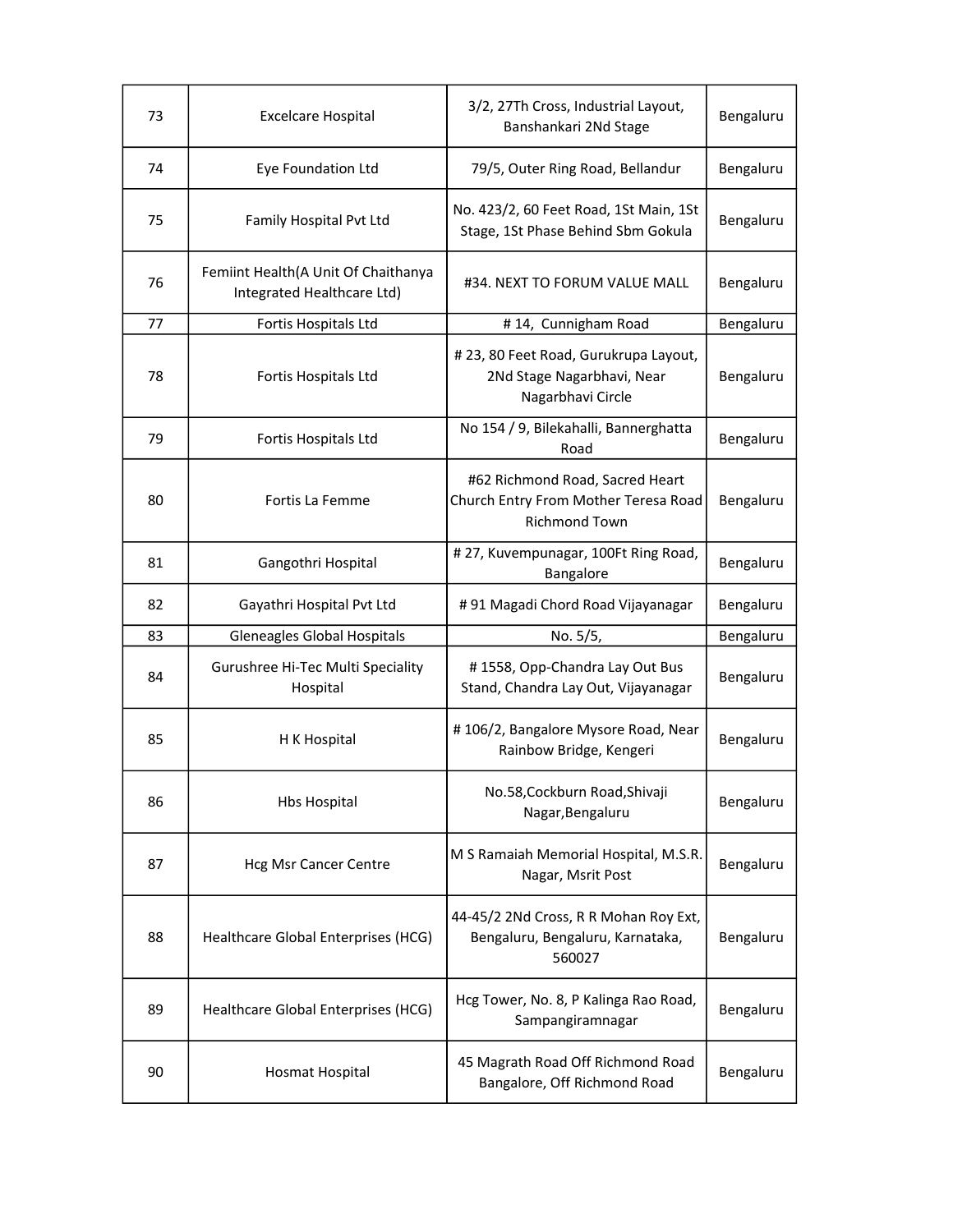| 91  | International Hospital Ltd                                                     | #111&112, West Of Chord Road, Opp.<br>1St Block Rajajinagarjunction,<br>Mahalakshmipuram                        | Bengaluru |
|-----|--------------------------------------------------------------------------------|-----------------------------------------------------------------------------------------------------------------|-----------|
| 92  | Janapriya Hospital                                                             | No.2, 5Th A Cross, Subbiahnapalya<br>Banaswadi Main Road                                                        | Bengaluru |
| 93  | Jayashree Multispeciality Hospital (No<br>cashless for Deluxe Wards and Suite) | No 25, 26, 27 1St Cross "B" Block<br>Vishwapriyanagar Begur                                                     | Bengaluru |
| 94  | Jayashree Nursing Home                                                         | #4, 4Th Cross, 4 Block, Kumara Park W,<br>Bangalore                                                             | Bengaluru |
| 95  | K I M S Hospital And Research Centre                                           | K.R.Road, V.V.Puram                                                                                             | Bengaluru |
| 96  | K K Hospital                                                                   | 9A1, 9A2, Opp M.E.C School, A Sector,<br>Yelahanka New Town                                                     | Bengaluru |
| 97  | Kangaroo Care U/O Surabhi Health<br>Care And Research                          | #89, 17Th Cross Mc Layout, Near<br>Metro Station Vijayanagar                                                    | Bengaluru |
| 98  | Kanva Sri Sai Hospital                                                         | 227, Rajivgandhi Nagar                                                                                          | Bengaluru |
| 99  | Karthik Netralaya Institute Of<br>Ophthalmology Pvt Ltd                        | 89 7Th Cross, Nr Colony Ashok Nagar,<br>Nr Colony, Ashok Nagar                                                  | Bengaluru |
| 100 | Kids Clinic India Pvt Ltd (Cloudnine)                                          | #1/79/4, Bellandur Village Varthur<br>Hobli                                                                     | Bengaluru |
| 101 | Koshys Hospital                                                                | Ramamurthy Nagar Extn, Raghavendra<br>Nagar, Tambuchetty Palya Main Road                                        | Bengaluru |
| 102 | Krishna Nethralaya                                                             | Mathura Arcade, Above Sbi, Beside Post<br>Offcice Yelahanka New Town                                            | Bengaluru |
| 103 | Kumar Nethralaya                                                               | #562, 41St Cross, 3Rd Main, 2Nd Block<br>Rajajinagar.                                                           | Bengaluru |
| 104 | Kusuma Hospital                                                                | 237/37 10Th Main 50Ft Road Nagendra<br><b>Block Srinagar Bangalore</b>                                          | Bengaluru |
| 105 | Lakshmi Eye Hospital                                                           | No. 290, 15Th Cross Opp. Kanti Sweets                                                                           | Bengaluru |
| 106 | Lakshmi Hospital                                                               | 402, 2Nd Cross, Judges Colony<br>Ganganagar, 402, 2Nd Cross, Judges<br>Colony Ganganagar, Bangalore -<br>560032 | Bengaluru |
| 107 | Lakshmi Maternity Home                                                         | #95 & 96, 15Th Cross, Margosa Road,<br>Malleswaram Bangalore                                                    | Bengaluru |
| 108 | Leelavatti Multispeciality Hospital                                            | #7.2Nd Main Road, Chamarajpet<br>Bengalore                                                                      | Bengaluru |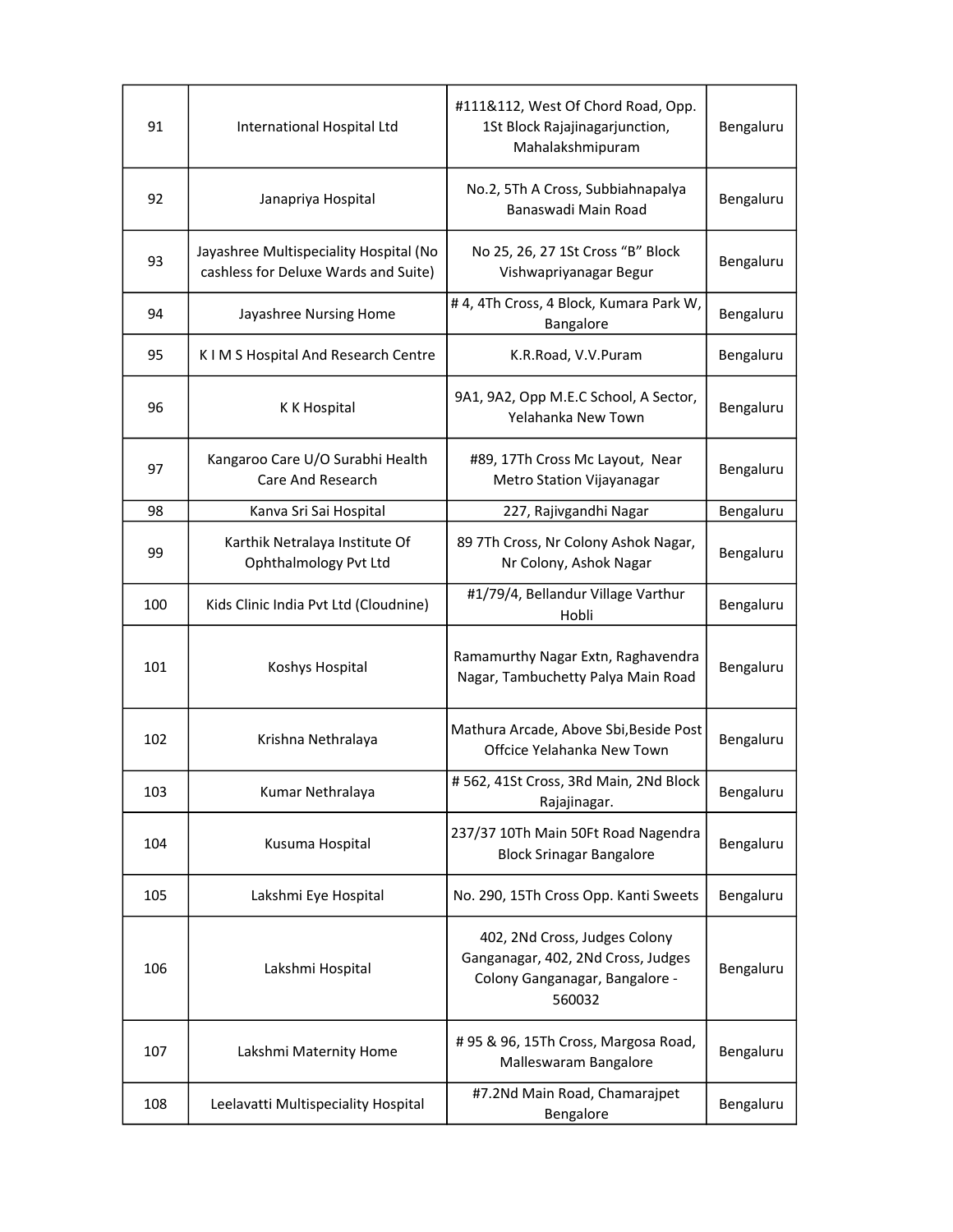| 109 | M S Ramaiah Hospitals                                                                           | M S Ramaiah Memorial Hospital, M.S.R.<br>Nagar, Msr It Post, Bangalore                                    | Bengaluru |
|-----|-------------------------------------------------------------------------------------------------|-----------------------------------------------------------------------------------------------------------|-----------|
| 110 | M S Ramaiah Narayana Hrudayalaya<br><b>Heart Center</b>                                         | 6Th Floor, M.S.Ramaiah Memoral<br>Hospital Building, Msrit Post, New Bel<br>Road                          | Bengaluru |
| 111 | Mahanth Hospital                                                                                | # 8, 1-St Cross, N.G.R.Lay Out, Roopena<br>Agrahara                                                       | Bengaluru |
| 112 | Mallya Hospital                                                                                 | No 2 Vittal Mallya Road                                                                                   | Bengaluru |
| 113 | <b>Manipal Hospital</b>                                                                         | #98 Rustom Bagh, Hal Airport Road                                                                         | Bengaluru |
| 114 | Manipal hospital (ealier Vikram<br>Hospital Bengaluru Private Limited)                          | #71/1, Millers Road                                                                                       | Bengaluru |
| 115 | Manipal Hospitals (originally<br>incorporated with the name of<br>Columbia Asia Hospital group) | Hebbal Kirloskar Business Park Bellary<br>Road, Hebbal, Bangalore                                         | Bengaluru |
| 116 | Manipal Hospitals (originally<br>incorporated with the name of<br>Columbia Asia Hospital group) | #26/1, Dr.Rajkumar Road,<br>Malleswaram West                                                              | Bengaluru |
| 117 | Manipal Hospitals (originally<br>incorporated with the name of<br>Columbia Asia Hospital group) | Sy. No. 10P & 12P, Ramagondanahalli<br>Village, Varthur Hobli, Whitefield,<br><b>Bangalore East Taluk</b> | Bengaluru |
| 118 | Manipal Hospitals (originally<br>incorporated with the name of<br>Columbia Asia Hospital group) | Survey No 46/2, Ward No 150,<br>Ambalipura Sarjapur Road                                                  | Bengaluru |
| 119 | Manipal Hospitals Pvt Ltd                                                                       | 143, 212-2015 Kr Puram Hobli, Off<br>Hoodi Village, Epip, Industrial Area,<br>Whitefield, Bengaluru,      | Bengaluru |
| 120 | Manipal North Side Hospital                                                                     | #71 11Th Main Road, Opp To Railway<br>Station, Malleswaram, Bangalore                                     | Bengaluru |
| 121 | Manjunatha Nethralaya                                                                           | No.44, 1St Floor Bhuvaneshwari Nagar,<br>T-Dasarahalli Ammaji Complex,<br>Hesaraghatta Main Road          | Bengaluru |
| 122 | Manjushree Nursing Home Pvt Ltd                                                                 | No.22/70, St. Johns Road                                                                                  | Bengaluru |
| 123 | Marigold Sugar Hospitals And Research<br>Centre                                                 | # 243, 3Rd Cross, 7Th Main Road, Mico<br>Layout, Btm 2Nd Stage                                            | Bengaluru |
| 124 | Maruthi Hospital.                                                                               | 2374/26 Platinum Plaza Vijayanagar<br>Club Road Bangalore                                                 | Bengaluru |
| 125 | Mazumdar Shaw Medical Centre Unit<br>Of Narayana Health                                         | Nh Health City No. 25A/A<br>Bommasandya Industrial Area Hosur<br>Road                                     | Bengaluru |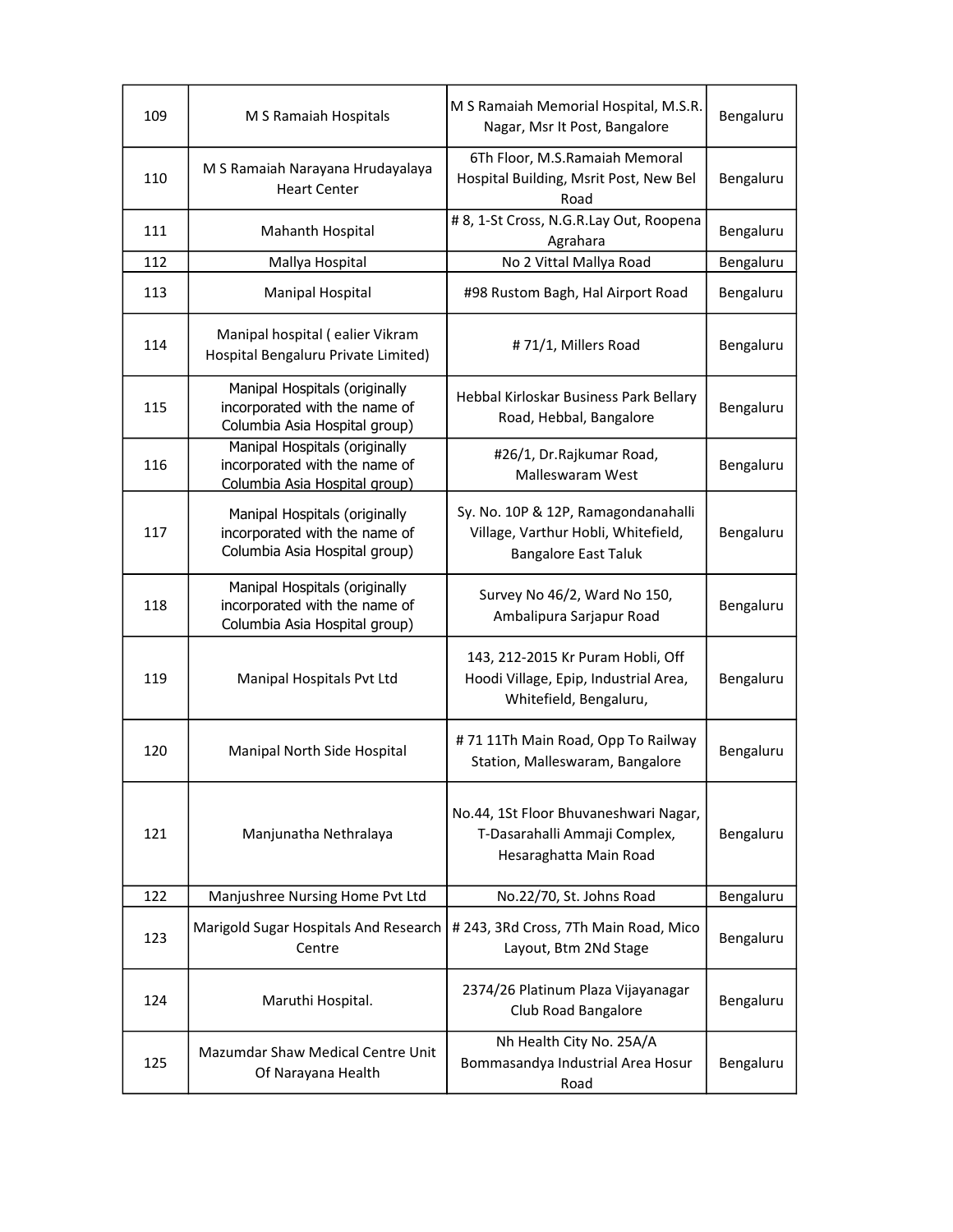| 126 | Medcare Hospital                    | No.12, S S Temple Street, Vv Puram                                                                                                         | Bengaluru |
|-----|-------------------------------------|--------------------------------------------------------------------------------------------------------------------------------------------|-----------|
| 127 | Mediscope Hospital Pvt Ltd          | #11, Pillanna Garden, Iii Stage                                                                                                            | Bengaluru |
| 128 | Meenakshi Hospital                  | No. 979, 25Th Main Road<br>Hanumanthnagar                                                                                                  | Bengaluru |
| 129 | Motherhood                          | No 324, Cmh Road, Indiranagar 1St<br>Stage                                                                                                 | Bengaluru |
| 130 | Motherhood                          | No 514/1-2-3, Kaikondara Village Opp.<br>Total Mall, Sarjapur Road                                                                         | Bengaluru |
| 131 | Motherhood                          | No. 2266/17/18, G Block, Sahakara<br>Nagar, Bangalore                                                                                      | Bengaluru |
| 132 | Motherhood - Banagirinagar          | 4/19 30Th Main Road Banashankari<br>3Rd Stage Banagiri Nagar                                                                               | Bengaluru |
| 133 | Motherhood Hospital                 | No. 5Ac 914, 1St Block Kalyana Nagar<br>Hrbr Layout, Outer Ring Road,<br>Banaswadi Benagaluru                                              | Bengaluru |
| 134 | Mtb Orthopaedic And Trauma Hospital | Mahadevpura Opp. Phoenix Mall<br>Whitefield Road Bengaluru                                                                                 | Bengaluru |
| 135 | Naina Advanced Eye Centre           | #50, 100 Feet Road Banaswadi<br>Bengaluru                                                                                                  | Bengaluru |
| 136 | Nandana Health Care Servicespvt Ltd | #320/C 321/A, 1St Stage, 2Nd Phase,<br>West Of Chord Road, Manjunathnagar                                                                  | Bengaluru |
| 137 | Nano Hospitals                      | #79, Dlf City, Near Arekere Sai Baba<br>Temple, Narayanappanahalli, Btm 6Th<br>Stage, 2Nd Block                                            | Bengaluru |
| 138 | Narayana Health                     | Hosur Road Anekal Taluk, No. 258 / A<br>Bommasandra Industrial Area Anekal<br>Taluk Bangalore - 562158, Hosur Road,<br><b>Anekal Taluk</b> | Bengaluru |
| 139 | Narayana Hrudayalaya Pvt Ltd        | Basant Health Center Building, Site No.<br>1. Opp To Hsr Club, Hsr Layout                                                                  | Bengaluru |
| 140 | Narayana Nethralaya                 | #121/C, Chord Road, Rajajinagar, 1St R<br>Block, (Near Mysore Soap Factory)<br>Bangalore                                                   | Bengaluru |
| 141 | Narayana Nethralaya 2               | #258/A, Hosur Road, Bommasandra                                                                                                            | Bengaluru |
| 142 | Narayana Nethralaya Unit 4          | No.63, Next To Royal Meenakshi Mall,<br>Bannerghatta Road, Hulimavu,                                                                       | Bengaluru |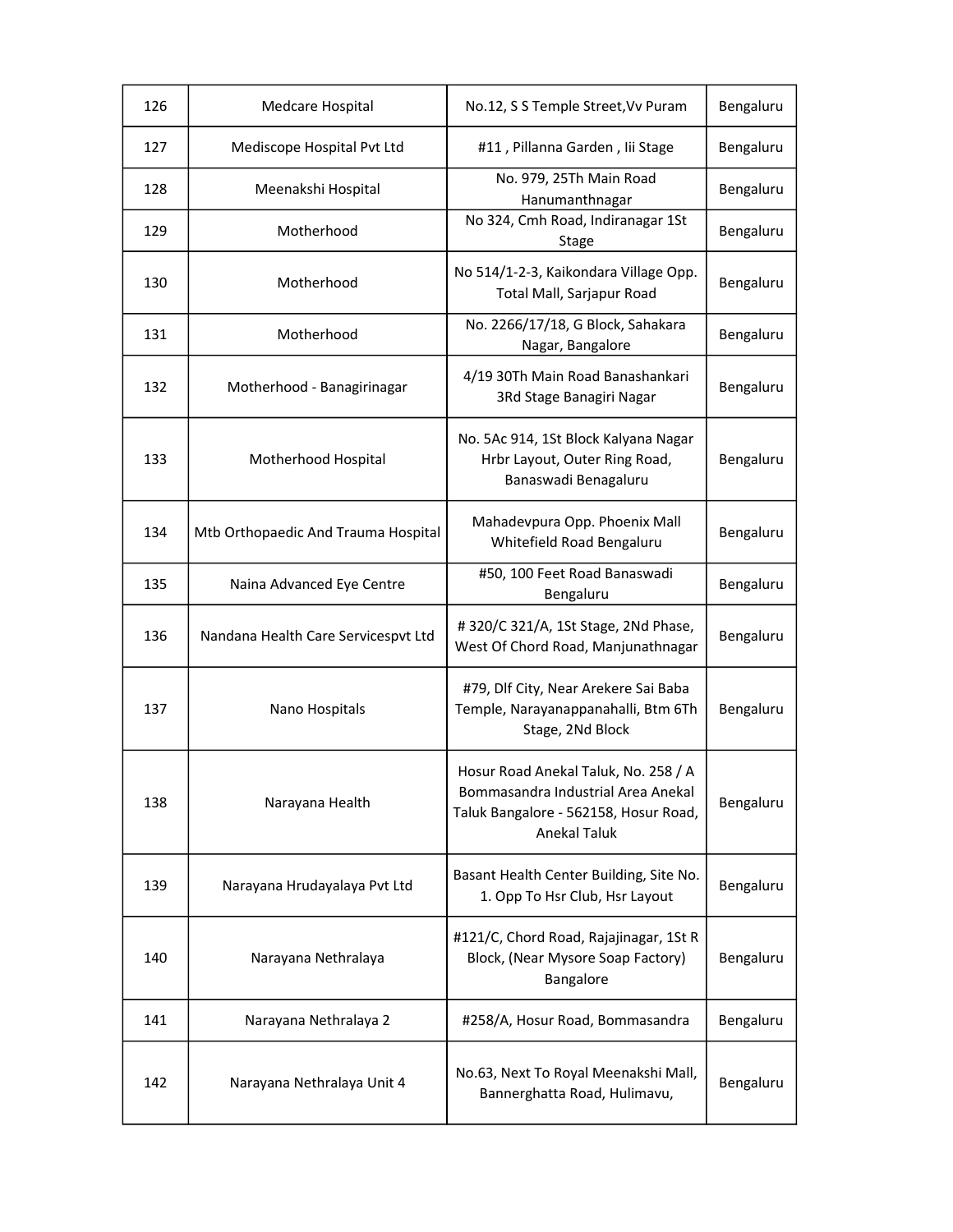| 143 | Narayana Netralaya Unit 3                      | No 37, Castle Street Opp Sacred Heart<br>Church Ashoknagar                                                       | Bengaluru |
|-----|------------------------------------------------|------------------------------------------------------------------------------------------------------------------|-----------|
| 144 | Narayana Super Speciality Hospitals            | No 24 9Th Cross Margosa Road<br>Malleshwaram                                                                     | Bengaluru |
| 145 | Navachethana Hospital                          | 17/A2 A-Sector, Opp Railwheel Factory<br>Yelahanka, New Town Bangalore                                           | Bengaluru |
| 146 | Navashakti Nethralaya                          | #1803, Outer Ring Road, Hbr Layout,<br>5Th Block, 1St Stage, Near Nagawara<br>Flyover                            | Bengaluru |
| 147 | Nayak Hospital                                 | 3367, 5Th Cross, Gayathrinagar                                                                                   | Bengaluru |
| 148 | Ndr Hospital                                   | No.4 B Sector, Opp. Yelahanka New<br><b>Town Bus Stand</b>                                                       | Bengaluru |
| 149 | Neha Prakash Hospital                          | Neha Prakash Hospital 8, 6Th Main<br>Road, 5Th Phase, Yelahanka New Town,<br>Bangalore - 560 064                 | Bengaluru |
| 150 | Nelivigi Eye Hospital And Surgical<br>Centre   | #446/21, Above Vijaya Bank, Opp.<br>Amba Bajaj Showroom, Diagonally Opp.<br>To Bangalore Central Mall, Bellandur | Bengaluru |
| 151 | Nethra Eye Hospital                            | #8, POOJARY LAYOUT, 80FT<br>ROAD, R.M.V.2ND STAGE                                                                | Bengaluru |
| 152 | Nethradhama Hospital Pvt Ltd                   | #66, Indiranagar Double Road, Hal 2Nd<br>Stage                                                                   | Bengaluru |
| 153 | Nethradhama Hospital Pvt Ltd -<br>Rajajinagar. | #30, 19Th Main Road, 2Nd Block<br>Rajajinagar, Land Mark: Navarang<br>Theatre                                    | Bengaluru |
| 154 | Nethradhama Hospitals Pvt Ltd                  | #256/14, Kanakapura Mn Rd,<br>Jayanagar                                                                          | Bengaluru |
| 155 | Nrr Hospital                                   | 393A, Hesarghatta Main Road,<br>Chikkasandra, Near Chikkabanavara<br>Railway Station                             | Bengaluru |
| 156 | Nu Hospital Pvt Ltd                            | #4/1, West Of Chord Road, Rajajinagar,<br>Next To Iskcon Temple                                                  | Bengaluru |
| 157 | Nu Hospitals Pvt Ltd                           | C.A.6, 15Th Main, 11Th Cross,<br>Padmanabhanagar, Bangalore                                                      | Bengaluru |
| 158 | Nuo Garden City Eye Hospital                   | Near Hyper Bazaar                                                                                                | Bengaluru |
| 159 | Omega Multispeciality Hospital                 | #1236, Ward No. 4 B Sector Hig 1&2<br>Phase Yelahanka New Town                                                   | Bengaluru |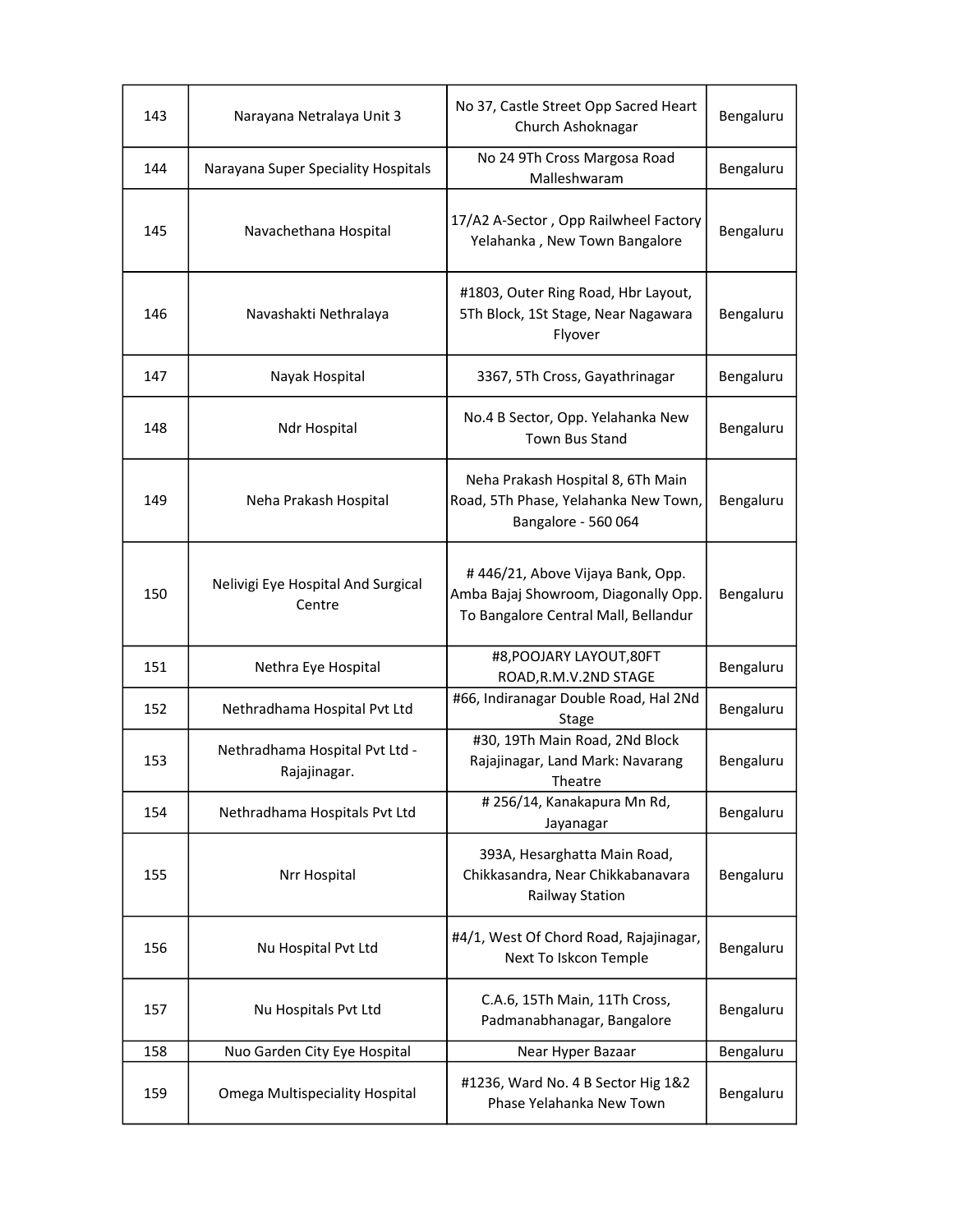| 160 | Ovum Birthing Center kalyannagar                                                      | #916 5TH A CROSS, OUTER RING ROAD<br>HRBR LAYOUT, KALYAN NAGAR                                                          | Bengaluru |
|-----|---------------------------------------------------------------------------------------|-------------------------------------------------------------------------------------------------------------------------|-----------|
| 161 | Ovum Hospitals A Unit Of Neonatal<br>Care And Research Institute Pvt Ltd<br>banaswadi | #220, 7TH MAIN ROAD, HRBR LAYOUT,<br>I BLOCK, BANASWADI                                                                 | Bengaluru |
| 162 | Ovum Woman And Child Speciality<br>Hospital - Banashankari                            | NO. 216/A 100FEET OUTER RING<br>ROAD, 2ND BLOCK 3RD PHASE,<br><b>BANASHANKARI 3RD STAGE</b>                             | Bengaluru |
| 163 | P D Hinduja Sindhi Hospital                                                           | Sampangiramanagar                                                                                                       | Bengaluru |
| 164 | P M Santhosha Hospital                                                                | ward no 198 hemmege pura kengeri                                                                                        | Bengaluru |
| 165 | Padmashree Nuring And Maternity<br>Home                                               | 1108/30, 10Th Main                                                                                                      | Bengaluru |
| 166 | Panacea Hospital                                                                      | # 611, 612, Nagarabhavi Main Road,<br>2Nd Satge Vinayaka Layout Nagarbhavi                                              | Bengaluru |
| 167 | Pavan Hospital                                                                        | #110, Jj Towers Gandhi Nagar                                                                                            | Bengaluru |
| 168 | People Tree Hospitals                                                                 | #2, Tumkur Road, Goraguntepalya                                                                                         | Bengaluru |
| 169 | Pinnacle Hospital                                                                     | 282/3, Byatanarayanapura, Near Gaali<br>Anjaneya Temple, Opp. Canara Bank,<br>Mysuru Main Road, Bengaluru               | Bengaluru |
| 170 | Pooja 3D Hospital & Diabetes Centre                                                   | #103, Bansawadi Main Road, Next To<br>Bata Show Room & Flyover,<br>Subbaiahanapalya                                     | Bengaluru |
| 171 | Poornima Hospital                                                                     | No. 200/A, Hmt Layout, Rt Nagar                                                                                         | Bengaluru |
| 172 | Prabha Eye Clinic And Research Centre                                                 | #504, 40Th Cross, 8Th Block,<br>Jayanagar, Bangalore                                                                    | Bengaluru |
| 173 | Pradnya Nethralaya                                                                    | #04, 6Th Cross, Ganesh Block, Dinnur<br>Road, Rt Nagar                                                                  | Bengaluru |
| 174 | Prakriya Hospital                                                                     | Survey No 41, Raja Reddy Layout, 8Th<br>Mile, Tumkur Road, Nagasandra Post<br>Bangalore                                 | Bengaluru |
| 175 | Prasad Eye Hospital                                                                   | No. 11, Krinshan Nagar Indistrial<br>Layout, D.R.C. Post, Near Christ College,<br>Hosur Main Road, Bangalore - 560 029. | Bengaluru |
| 176 | Prasad Hospital, (prasad slv hospital)                                                | SITE NO. 4/31, 1ST MAIN                                                                                                 | Bengaluru |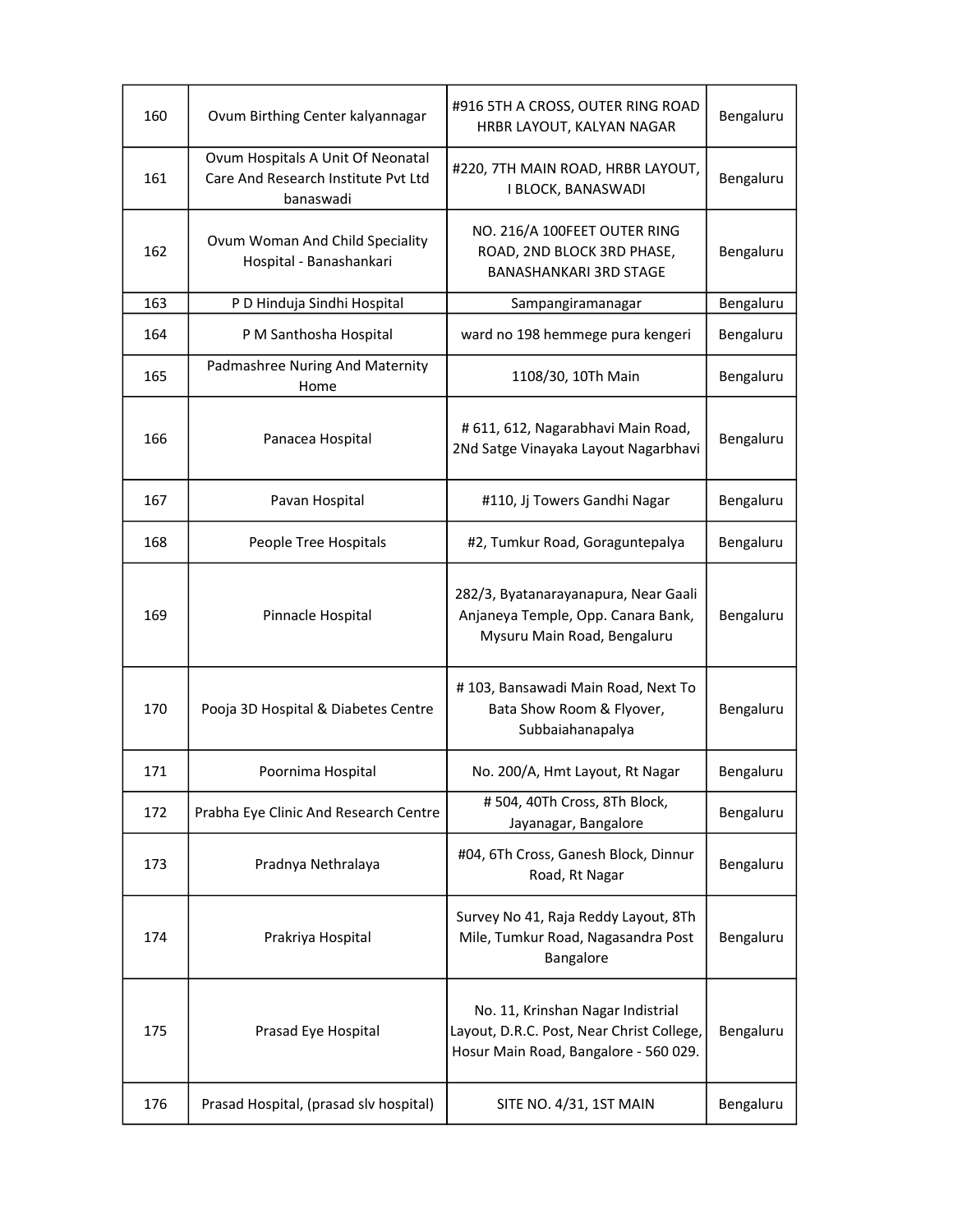| 177 | Prashantha Hospital                                              | #90/D, Bommana Halli Circle                                                                   | Bengaluru |
|-----|------------------------------------------------------------------|-----------------------------------------------------------------------------------------------|-----------|
| 178 | <b>Premier Health Care</b>                                       | No. 164, 1St Cross, 1St Main Isro Layout                                                      | Bengaluru |
| 179 | Premier Sanjeevini Hospital                                      | # 6/2, Tumkur Road, T.Dasara Halli                                                            | Bengaluru |
| 180 | Prerana Kims Kidney Stone Centre                                 | Kims Hospital Campus, V V Puram                                                               | Bengaluru |
| 181 | <b>Primecare Good Health Matters</b><br>Multispeciality Hospital | no 158, MM road, frazer town<br>bangalore                                                     | Bengaluru |
| 182 | Pristine Hospital And Research Centre<br>Pvt Ltd                 | #877 Modi Hospital Road West Of<br>Chord Road, Rajajinagar                                    | Bengaluru |
| 183 | Prolife Multispeciality Hospital                                 | #249/248/284/101 International<br>Airport Road Byatarayanapura                                | Bengaluru |
| 184 | Punya Hospital India Pvt Ltd                                     | #52, 53/10, 80 Feet Road, Mig Khb<br>Colony, Basaveshwarnagar                                 | Bengaluru |
| 185 | Raghavendra People Tree Hospital                                 | #13/4 T Dasarahalli                                                                           | Bengaluru |
| 186 | Rainbow Childrens Hospital & Birthright<br>- Bg Road             | Road: No 178/1 & 178/2, Opposite<br>Janardhan Towers, Bilekahalli, B G Road                   | Bengaluru |
| 187 | Rainbow Childrens Medicare Pvt Ltd                               | Survey No 8/5, Doddanekundi Village,<br>Marathahalli, Kr Puram, Outer Ring<br>Road            | Bengaluru |
| 188 | Rajashri Grandhim Speciality Hospital                            | No.349, 5Th Main, 11Th Cross,<br>Bilekahalli Ayappa Temple Road, Vijaya<br><b>Bank Layout</b> | Bengaluru |
| 189 | Raksha Multi Speciality Hospital                                 | #141/142, 1St Main, Krishnananda<br>Nagar, K.H.B.Colony, Police Quarters,<br>Nandini Layout   | Bengaluru |
| 190 | Rangadore Memorial Hospital                                      | 1St Cross, Shankarapuram,<br>Basavanagudi                                                     | Bengaluru |
| 191 | Rangalakshmii Netralaya                                          | #2054 13Th B Main, 3Rd Phase,<br>Mother Dairy Cross, Yelahanka New<br>Town                    | Bengaluru |
| 192 | Retina Institute Of Karnataka                                    | 122, 5th Main, Chamrajpet                                                                     | Bengaluru |
| 193 | Sachethana Eye Clinic                                            | #32, 9Th Cross 1St Main                                                                       | Bengaluru |
| 194 | Sagar Chandramma Hospitals                                       | No. 1, Vani Vilas Road, V. V Puram                                                            | Bengaluru |
| 195 | Sagar Hospitals                                                  | #44 / 54 30Th Cross Tilaknagar,<br>Jayanagar Extn Bangalore                                   | Bengaluru |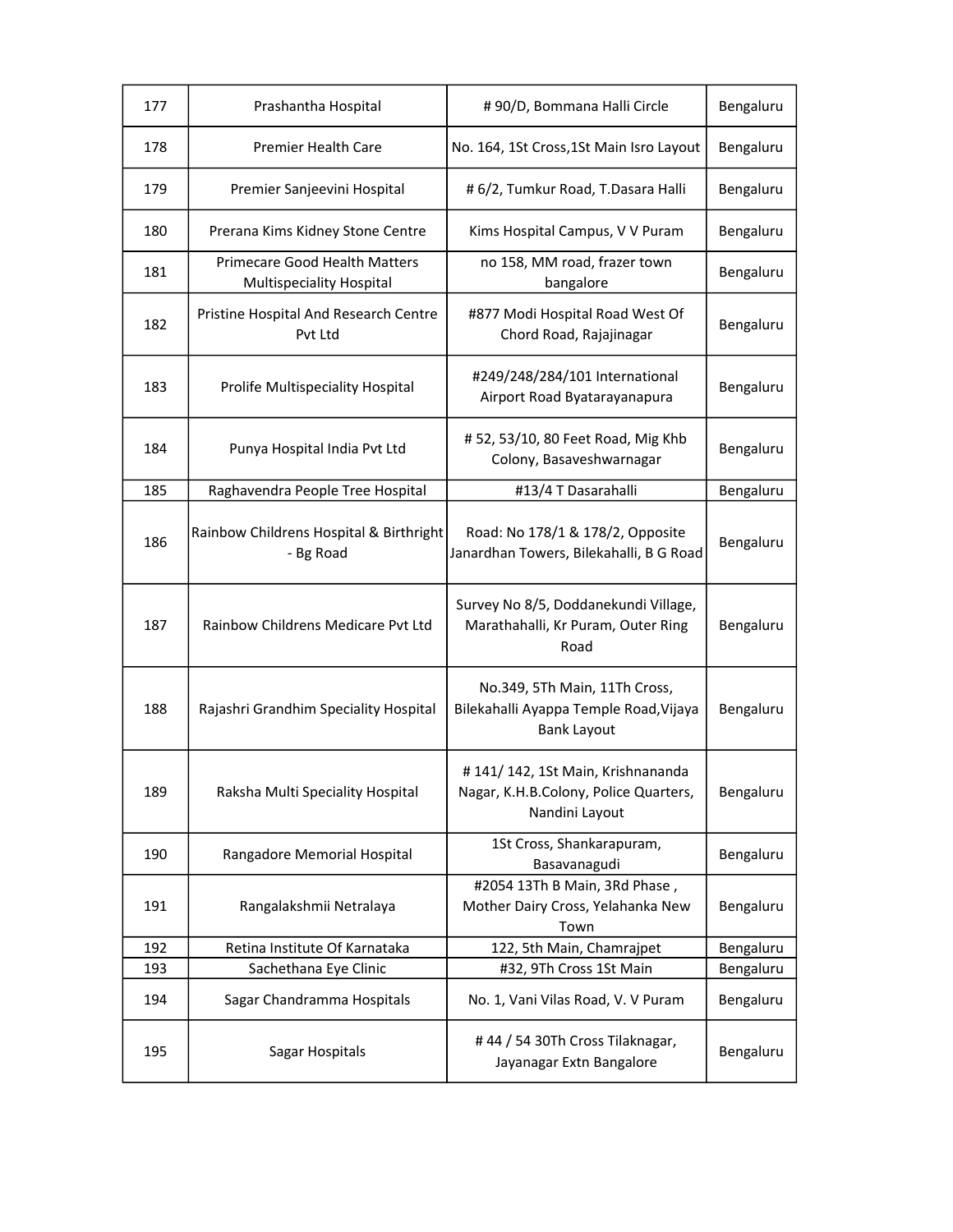| 196 | Sagar Hospitals                      | Behind Dayanand Sagar Institutions,<br>Shavige Malleshwara Hills, | Bengaluru |
|-----|--------------------------------------|-------------------------------------------------------------------|-----------|
|     |                                      | Kumarswamy Layout                                                 |           |
|     |                                      | #187/209/186 RING ROAD AGARA                                      |           |
| 197 | Sai Thunga Health Care               | HSR LAYOUT NEAR JAGHANATH                                         | Bengaluru |
|     |                                      | <b>TEMPLE</b>                                                     |           |
| 198 | Sailaja Superspeciality Eye Hospital | 21,22 1St Floor Above State Bank Of<br>Mysore Horamavu            | Bengaluru |
|     |                                      | 52/2 & 52/3 Devarabeesanahalli,                                   |           |
| 199 | Sakra World Hospital                 | Verthur Hoobli                                                    | Bengaluru |
|     | Samprathi Eye Hospital And Squint    | #111, Railway Parallel Road, 7Th Cross,                           |           |
| 200 | Centre                               | Kumara Park East                                                  | Bengaluru |
|     |                                      |                                                                   |           |
|     |                                      | No.2 Near Fortuna Vista Apartment                                 |           |
| 201 | Samruddhi Eye Hospital               | Kodigehalli Main Road                                             | Bengaluru |
|     |                                      | Thindlu, Vidyaranya Pura Post                                     |           |
|     |                                      |                                                                   |           |
| 202 | Sanjeevini Hospital                  | #760, Last Bus Stop, Mahalakshmi                                  | Bengaluru |
|     |                                      | Layout, Bangalore                                                 |           |
| 203 | Sankalp Nethralaya And Polyclinic    | 85/1, 19Th Main Hsr Layout Sector 1,<br>Bangalore                 | Bengaluru |
| 204 | Sankara Eye Hospital                 | Varthur Road, Kundalahalli Gate                                   | Bengaluru |
| 205 | Saptagiri Hospital                   | #15 Chikkasandra Hesaraghatta Main                                | Bengaluru |
|     | Sathya Sai Orthopaedic And           | Road<br>#20/1 Bhattarahalli, Old Madras Road                      |           |
| 206 | <b>Multispeciality Hospital</b>      | Near Rto                                                          | Bengaluru |
|     |                                      | No.260, Sampige Road, Near 17Th                                   |           |
| 207 | <b>Shaker Nursing Home</b>           | Cross, Malleshwaram                                               | Bengaluru |
|     | Shanthi Hospital And Research Center | No 307, 40Th Cross 8Th Block                                      |           |
| 208 | Pvt Ltd                              | Jayanagar                                                         | Bengaluru |
| 209 | Shekar Eye Hospital (A Unit Of       | No. 633 100 Ft. Ring Road J.P.Nagar                               | Bengaluru |
|     | Varasiddi Hospital)                  | 3Rd Phase                                                         |           |
| 210 | Shekar Super Speciality Eye Centre   | No.704, 3Rd Block, Bel Layout,                                    | Bengaluru |
|     |                                      | Vidyaranyapura Main Road, Bengaluru                               |           |
| 211 | Shekhar Hospital                     | No.81, Bull Temple Road                                           | Bengaluru |
|     |                                      | (A Unit Of Shekhar Nursing Home) No.                              |           |
| 212 | Shekhar Hospital                     | 942/45, 28Th Main, 9Th Block,                                     | Bengaluru |
|     |                                      | Jayanagar, Bangalore                                              |           |
|     |                                      | No. 519, 2Nd Main, Nethravathi St,                                |           |
| 213 | Shirdi Sai Hospital Pvt Ltd          | Devasandra, New Bel Road                                          | Bengaluru |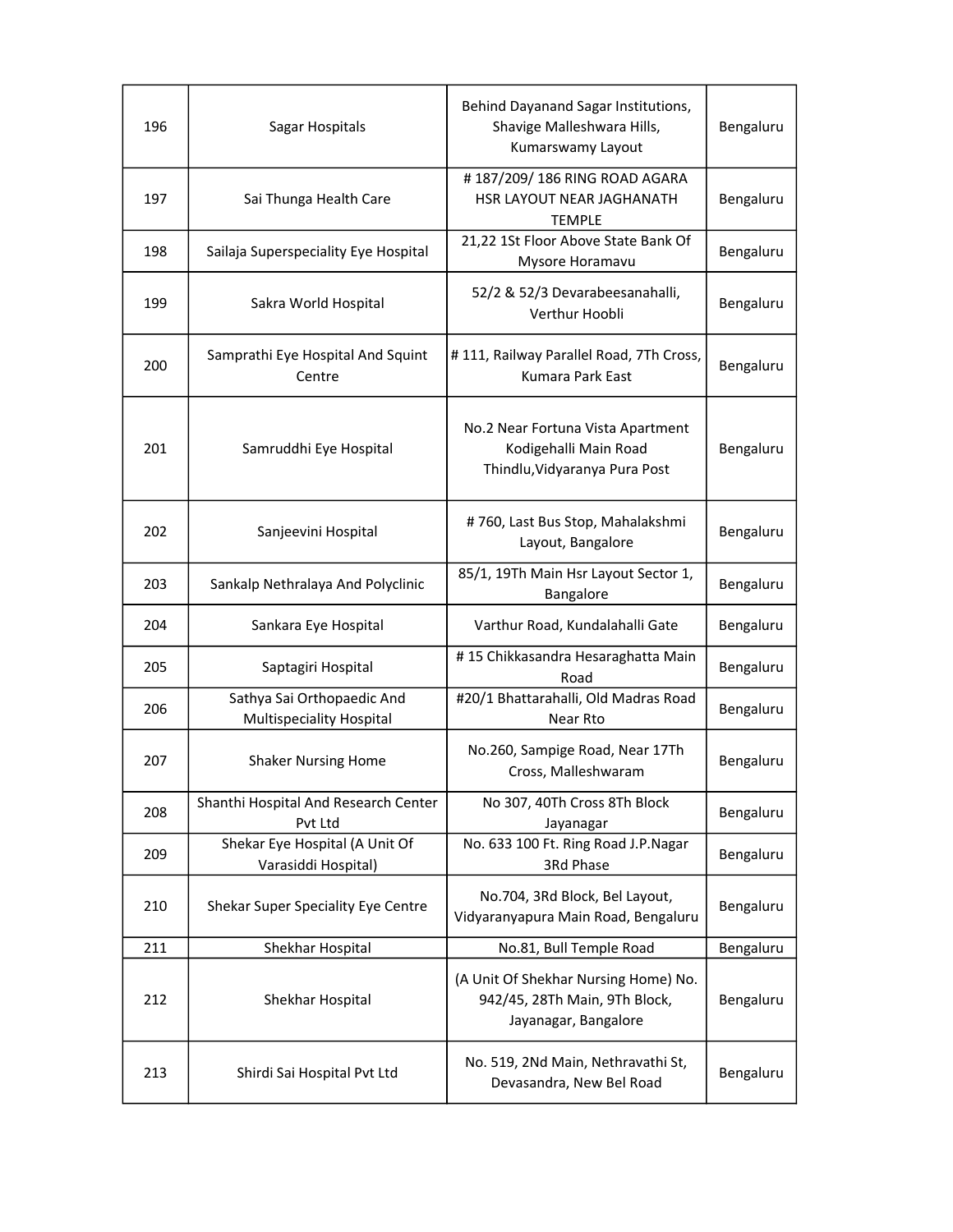| 214 | Shivashakti Multispeciacity Hospital.                                    | 12/2/B, Kenchanapura Cross,<br>Nagadevanahalli. Kengeri<br>Hobli.Bangalore-560056                    | Bengaluru |
|-----|--------------------------------------------------------------------------|------------------------------------------------------------------------------------------------------|-----------|
| 215 | Shreya Hospital                                                          | 73, 3Rd Main, 6Th Cross, Behind Icici<br>Atm, Kengeri Satellite Town, Bangalore                      | Bengaluru |
| 216 | Shushrusha Hospital                                                      | B B Road Yelahanka, Bangaloer 560064                                                                 | Bengaluru |
| 217 | Siddhi Eye Care                                                          | 229, 7Th Cross, Indiranagar, 1St Stage                                                               | Bengaluru |
| 218 | South City Hospital                                                      | 53/1(45), Shalini Susheela Road,<br>Lalbagh Upparahalli, Bangalore                                   | Bengaluru |
| 219 | Sparsh Hospital                                                          | 29/P2, The Health City, Hosur Road,<br>Bommasandra, Bangalore - 560099                               | Bengaluru |
| 220 | Sparsh Hospital For Advanced Surgeries                                   | #146, Infantry Road, Opp To Police<br><b>Commissioners Office</b>                                    | Bengaluru |
| 221 | Sparsh Superspeciality Hospital                                          | #4/1, Tumkur Road, Next To Rns<br>Motors, Yeshwanthpur                                               | Bengaluru |
| 222 | Specialist Health System Pvt Ltd                                         | No. 216, 7Th Main, 80 Feet Road, 1St<br>Block, Hrbr Layout, Kalyannagar                              | Bengaluru |
| 223 | Springleaf Health Care Pvt ltd                                           | #60/3, Konapana Agrahara, Opp.<br>Infosys Convention Centre, Hosur Main<br>Road, Electronics City.   | Bengaluru |
| 224 | Sree Lakshmi Multi Speciality Hospital                                   | #94/2, NEAR HOGASANDRA BUS<br>STOP, BEGUR MAIN ROAD                                                  | Bengaluru |
| 225 | Sreenagar Hospital                                                       | 855/856, Ramanjeneya Main Road<br>Srinagar                                                           | Bengaluru |
| 226 | Sri Eye Care                                                             | No. 118, 80 Feet Road, 1St Stage, 1St<br>Block Hbr Layout, (Opp. Shirdi Sai<br>Mandir & Mini Iskcon) | Bengaluru |
| 227 | Sri Jayadeva Institute Of Cardiovascular<br><b>Sciences And Research</b> | Jayanagar 9Th Block, Bannerghatta<br>Road, Bangalore - 560069                                        | Bengaluru |
| 228 | Sri Lakshmi Hospital                                                     | 5, 6 & 7, Nagappa Reddy<br>Layout, Kaggadsapura, C V Ramannagar<br>Post                              | Bengaluru |
| 229 | Sri Maruthi Hospital                                                     | #50 Kondappa Garden, Kogilu Road,<br>Maruthi Nagar, Yelahanka, Bangalore                             | Bengaluru |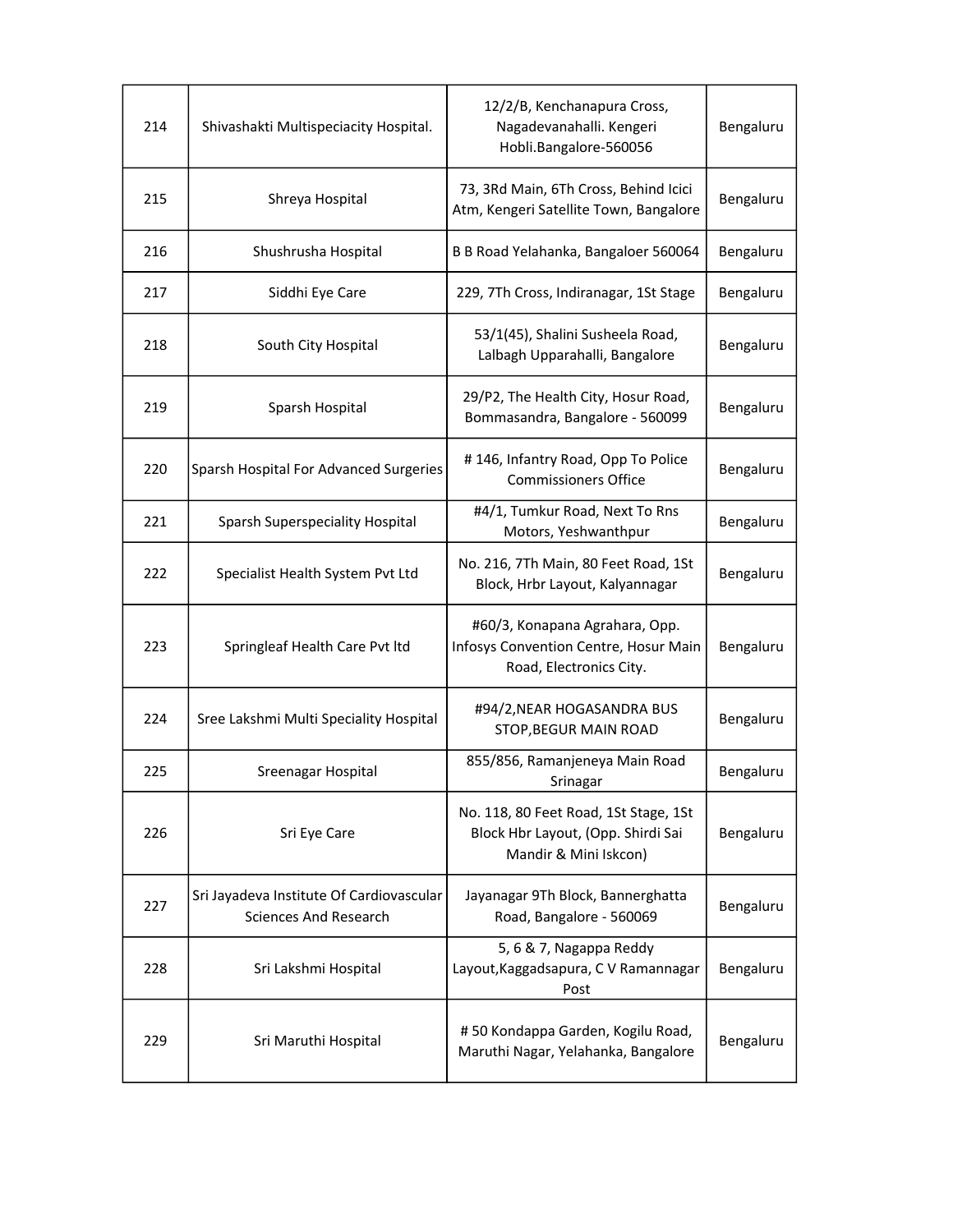| 230 | Sri Maruthi Nethralaya                                                   | 18, 1St Floor, Above Airtel Office, 17Th<br>Cross, Mrcr Road, Behind Maruthi<br>Mandir, Vijayanagar                          | Bengaluru |
|-----|--------------------------------------------------------------------------|------------------------------------------------------------------------------------------------------------------------------|-----------|
| 231 | Sri Ram Nethralaya                                                       | No.2, 1St Floor (Adjoining Brdcc Bank),<br>Opp Ganesha Temple, Near Old Police<br>Station, K R Puram, K R Puram<br>Bangalore | Bengaluru |
| 232 | Sri Sai Ram Hospital                                                     | # 6, J.C Industrial Area, Yelachenahalli<br>Near Metro Kanakpura Main Road                                                   | Bengaluru |
| 233 | Sri Shankara Cancer Hospital And<br>Research Centre.                     | 1St Cross, Shankarapuram, Basavangudi                                                                                        | Bengaluru |
| 234 | Sri Venkateshwara Nethralaya                                             | 120 S S Complex 9Th Mani Road Ideal<br>Homes Township Raja Rajeshwari<br>Nagar Bangalore                                     | Bengaluru |
| 235 | Srusthi Hospital                                                         | No 30, Kodichikkanahalli Main Rd, Opp<br>BWSSB Water Tank, Kaveri Nagar,<br>Bommanahalli                                     | Bengaluru |
| 236 | SSNMC SUPER SPECIALITY HOSPITAL<br>Sparsh Hospital, Rajarajeshwari Nagar | No. 8 Ideal Homes Township, Near Icon<br>International School Rr Nagar, Hbcs<br>Layout                                       | Bengaluru |
| 237 | St Marthas Hospital                                                      | Nrupatunga Road, Bangalore                                                                                                   | Bengaluru |
| 238 | Sudharsana Nethralaya                                                    | 452, R S Plaza 1St Floor(Above Kids<br>Kingdom), Between 6Th & 7Th Cross,<br>Sampige Road, Malleswaram                       | Bengaluru |
| 239 | Suguna Hospital                                                          | #1/A, 87, Dr. Raj Kumar Road, 4th N<br>block Rajaji Nagar, Bangalore                                                         | Bengaluru |
| 240 | Sukruthi Eye Care Microsurgical Centre                                   | 148, Vyalikaual, Malleswaram 11Th<br>Cross, Bangalore                                                                        | Bengaluru |
| 241 | Sun Orthopaedic Hospital                                                 | #24, Brindavan Nagar, 80Ft Main Road,<br>Near Chowdeshwari Bus Stand,<br>Mathikere, Bangalore                                | Bengaluru |
| 242 | Sunayana Eye Hospital                                                    | #1156, 26Th Main, 4Th T Block,<br>Jayanagar                                                                                  | Bengaluru |
| 243 | Sundar Hospital                                                          | #01&02, Hennur Main Road, Lingaraja<br>Puram                                                                                 | Bengaluru |
| 244 | Sunetra Eye Hospital                                                     | No. 519/34, 10Th Main B.S.K. I Stage,<br>Bangalore                                                                           | Bengaluru |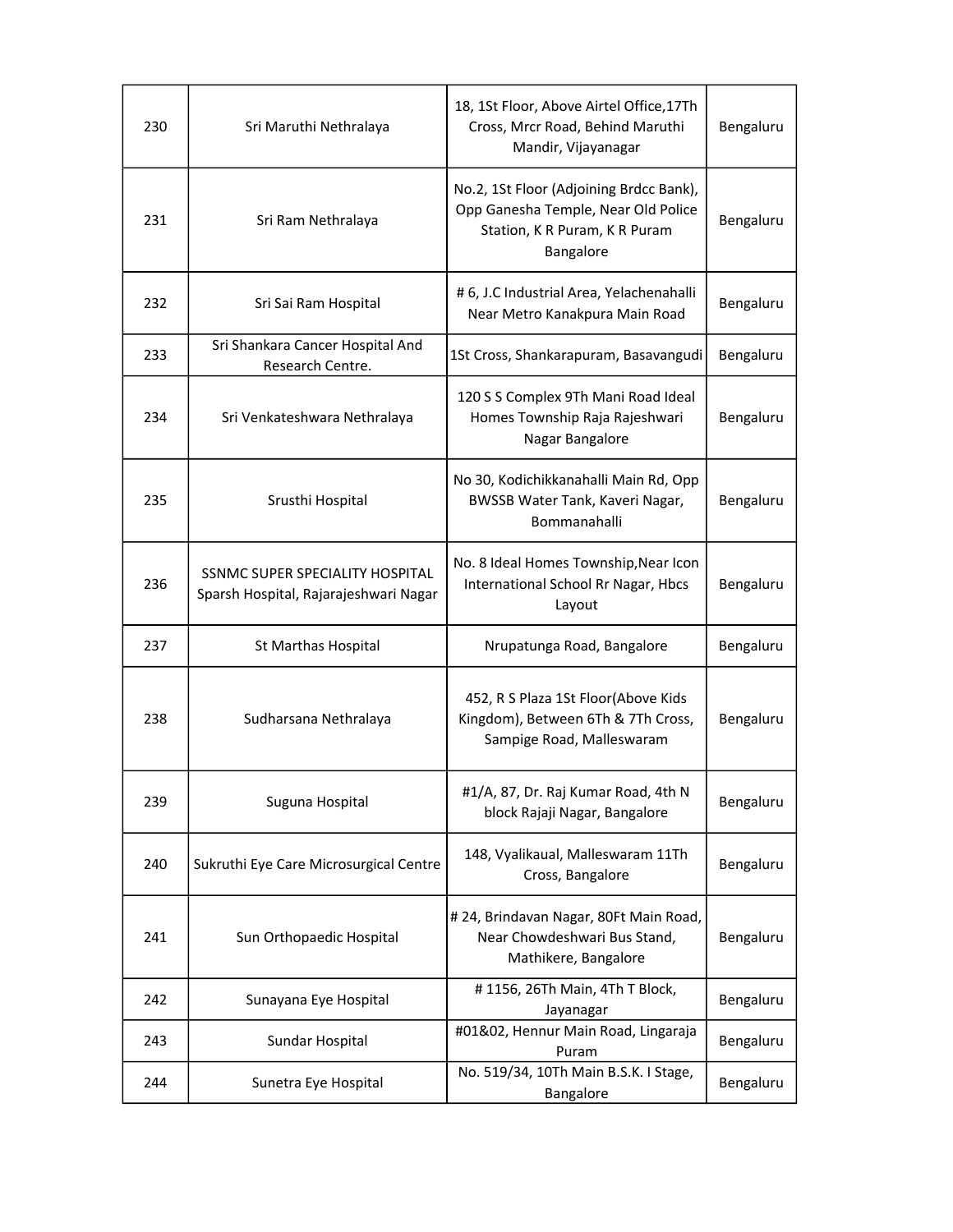| 245 | Svastha Hospital                                                  | Site No.3, Narayanappa Garden Main<br>Road, Whitefield, Bangalore                                                        | Bengaluru |
|-----|-------------------------------------------------------------------|--------------------------------------------------------------------------------------------------------------------------|-----------|
| 246 | Swastik Eye Hospital                                              | No. 76 Vani Vilas Road Basavangudi                                                                                       | Bengaluru |
| 247 | T R Hospital                                                      | #1 To 7, Kothnur Dinne Main Road,<br>J.P.Nagar 8Th Phase                                                                 | Bengaluru |
| 248 | <b>Tathagat Heart Care Centre</b>                                 | No.31/32 Cresent Road Mallige<br>Medical Centre Premises Opp. Suvarna<br>News, Shivanand Circle                          | Bengaluru |
| 249 | The Bangalore Hospital                                            | No.202. R.V. Road, South End Circle<br>Jayanagar, Bangalore                                                              | Bengaluru |
| 250 | The Heart Centre (A Unit Of Frontier<br>Healthcare India Pvt Ltd) | Opp. To Fortune Hotel Millers Tank<br><b>Bund Road Vasanthnagar</b>                                                      | Bengaluru |
| 251 | THE LIFE PLUS HOSPITAL ( A UNIT OF<br>ASHRITHA HEALTHCARE)        | 266/C Indiranagar, 80 Feet Road, Sir Cv<br>Raman Hospital Road, Near Cmh<br>Hospital                                     | Bengaluru |
| 252 | Trinity Hospital And Heart Foundation                             | Near Rv Teacher College Circle,<br>Basavanagudi, Basavanagudi                                                            | Bengaluru |
| 253 | Udhbhava Hospital                                                 | No. 114, 100 Feet Ring Road,<br>Banashankari 3Rd Stage, Bangalore -<br>560085                                            | Bengaluru |
| 254 | Unity Lifeline Hospital                                           | #193.2Nd Block, 2Nd Stage,<br>Nagarbhavi, Near Bda Complex,<br>Nagarbhavi                                                | Bengaluru |
| 255 | V Care Hospital                                                   | #29, Ist Main Road, 1St A Block, Deve<br>Gowda Road, Rt Nagar, Bangalore                                                 | Bengaluru |
| 256 | <b>Vagus Superspeciality Hospital</b>                             | 18Th Cross, 4Th Main, Malleshwaram                                                                                       | Bengaluru |
| 257 | Vasan Eye Care Hospital                                           | # 897/C, 80 Feet Road, 6Th Block<br>Koramangala                                                                          | Bengaluru |
| 258 | Vasan Eye Care Hospital                                           | #389 New 46, 19Th Main 1St Block<br>Rajajinagar                                                                          | Bengaluru |
| 259 | Vasan Eye Care Hospital                                           | # 28 & 29, 7Th Main Diagonal Road,<br>Opp To Maiyas Hotel & Vinayak<br>Temple, Jayanagar 4Th Block,<br>Bangalore-560011. | Bengaluru |
| 260 | Vasan Eye Care Hospital                                           | # 205-4C, 4Th Cross, 3Rd Block, Hrbr<br>Layout, Near Hennur Bus Depot,<br>Banaswadi, Bangalore-560043                    | Bengaluru |